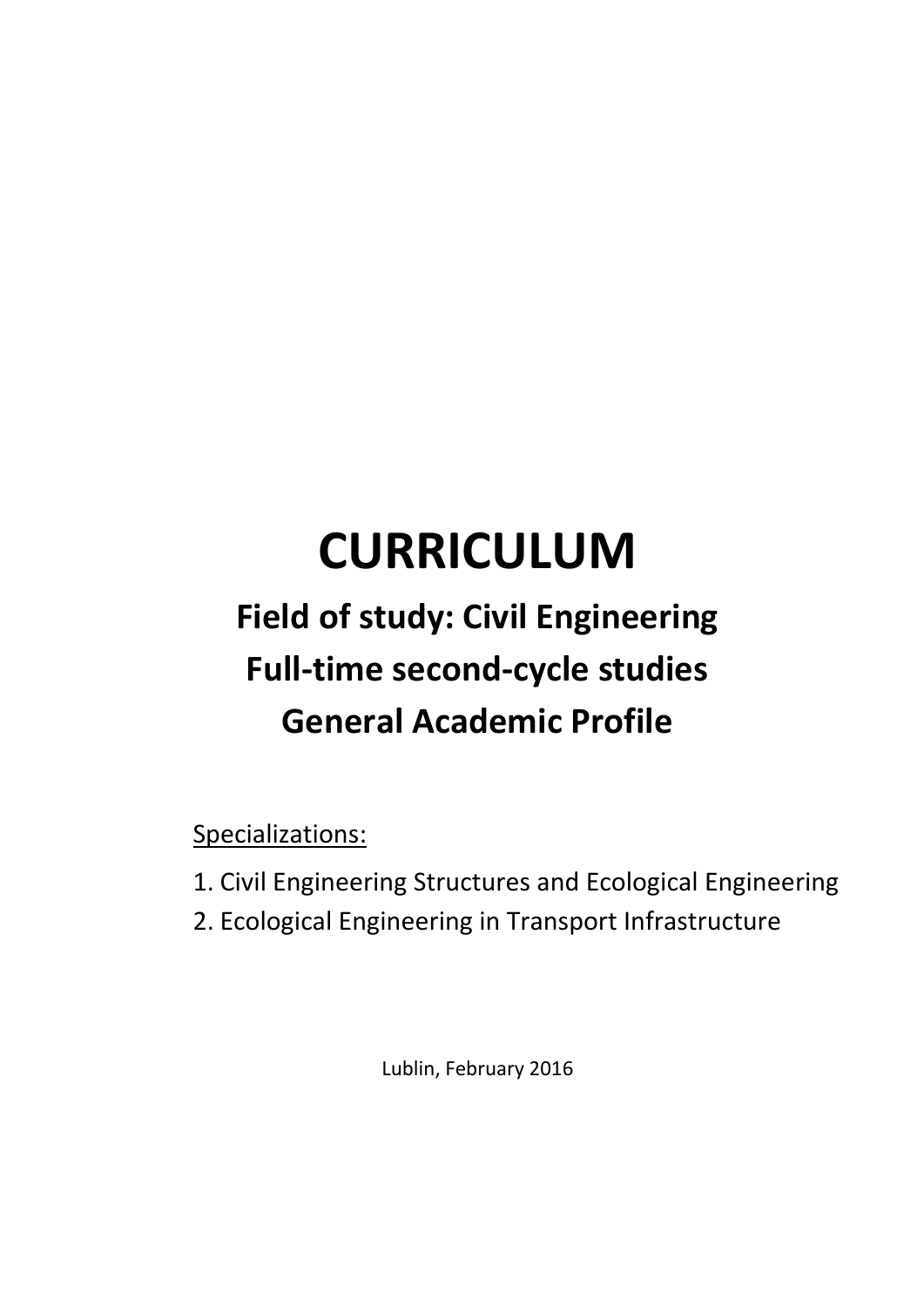# **Contents**

### **7. Appendices:**

Appendix 1 – Table of intended educational effects

Appendix 2 - Tables covering educational effects

Appendix 3 - Tables covering educational effects for qualifications related to the degree of civil engineering masters

Appendix 4 – The descriptions of individual subjects of study (syllabi)

Appendix 5 - The matrix of educational effects

Appendix 6 - The description of the methods for verification of educational effects obtained by students

Appendix 7 - The schedule of studies

Appendix 8 - The list of academic teachers constituting minimum academic staff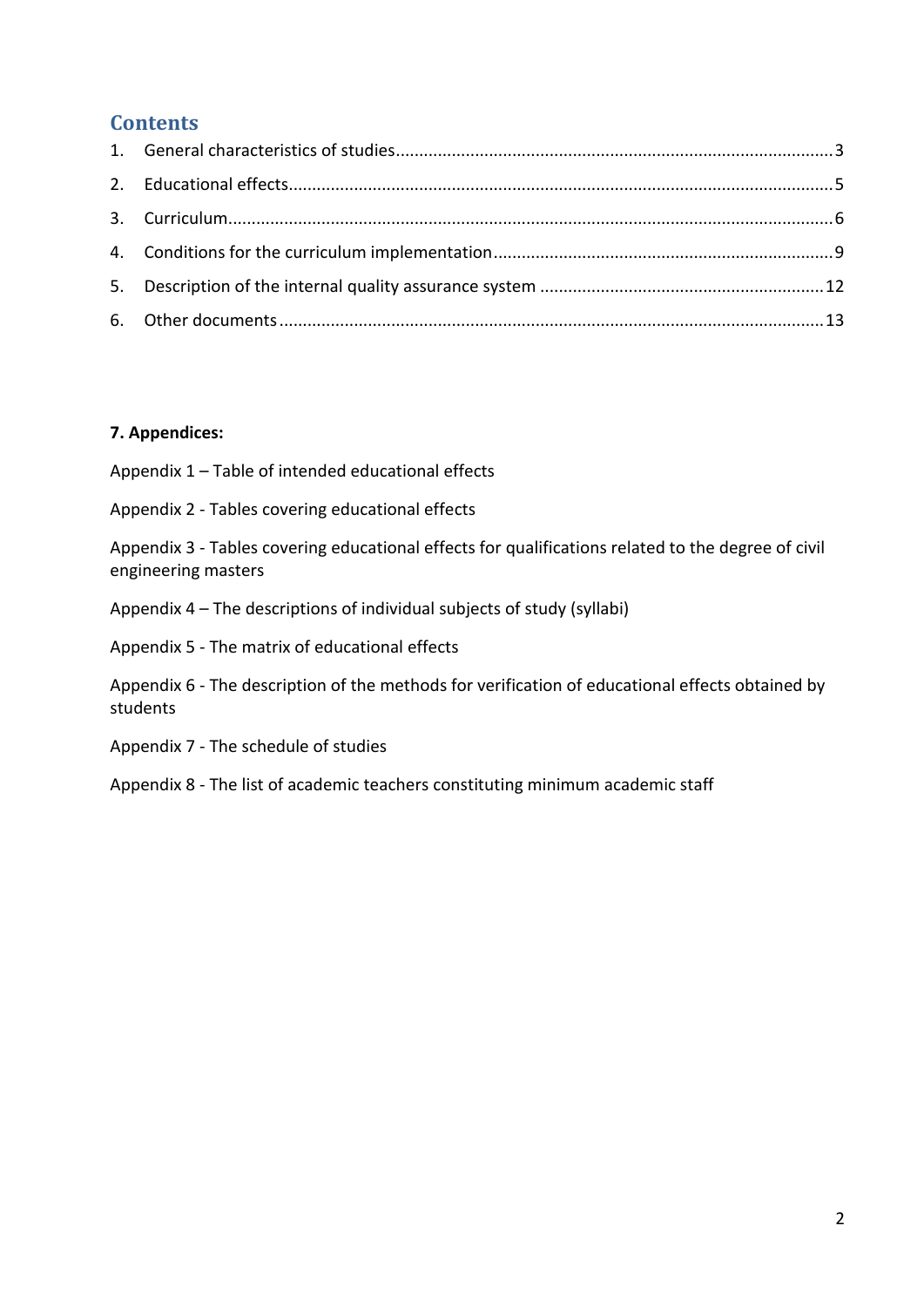# <span id="page-2-0"></span>**1. General characteristics of studies**

- a) Field of study **Civil Engineering,**
- b) Level of education– **second-cycle studies**,
- c) Profile of education **general academic profile,**
- d) Form of studies **full-time studies,**
- e) Language of studies **English**.
- f) Title of qualification **Master of Science,**
- g) Education area **within Technical Sciences**,
- h) Branch of science **Technical Sciences**, scientific discipline **Civil Engineering,** Civil Engineering is related to such disciplines as Architecture, Environmental Engineering, Geodesy, Cartography, Mining and Engineering Geology, to which also the learning outcomes are referred for this field of study.
- i) The indication of relation with University mission and its development strategy,
	- The main task of the Faculty is:

- education of students to become competent specialists and enlightened, responsible citizens.

- provision of the highest level of didactic, scientific work
- contribution to the creation of European education area

- training students to develop the attitudes of patriotism and humanism, respect and quest for truth , human solidarity, ethical principles, academic tradition.

- to give students not only the essential knowledge and skills, but also to develop creative and responsible attitudes.

The qualifications obtained at the Faculty should aid graduates in understanding the relations of science and technology with civilizational and social development.

In the implemented studies the Faculty aims at integrating basic and applied sciences, it supports scientific research that serves the development of own staff, economy and national culture. All activities at the Faculty aim at integrating science with education of students. The Faculty favors the development and supports the activities of students' self-government as well as other student organizations. Supporting students' selfgovernment is a significant part of Faculty's targets implementation.

Moreover, the Faculty cooperates with other academic centers in Poland and abroad. In terms of education, it develops contacts with secondary education.

Strategic objectives of the Faculty in the area of education, such as the development of academic staff, ensuring the high quality of education, extending the educational offer, cooperation with external stakeholders, are consistent with the University development strategy. The activity of The Faculty in terms of science and education is closely related to and consistent with the University mission.

j) General educational objectives as well as employment and further education possibilities by the graduates of second-cycle studies of Civil Engineering.

Studies allow students to obtain extensive knowledge within a particular masters specialization. A graduate is prepared to solve complex engineering problems, develop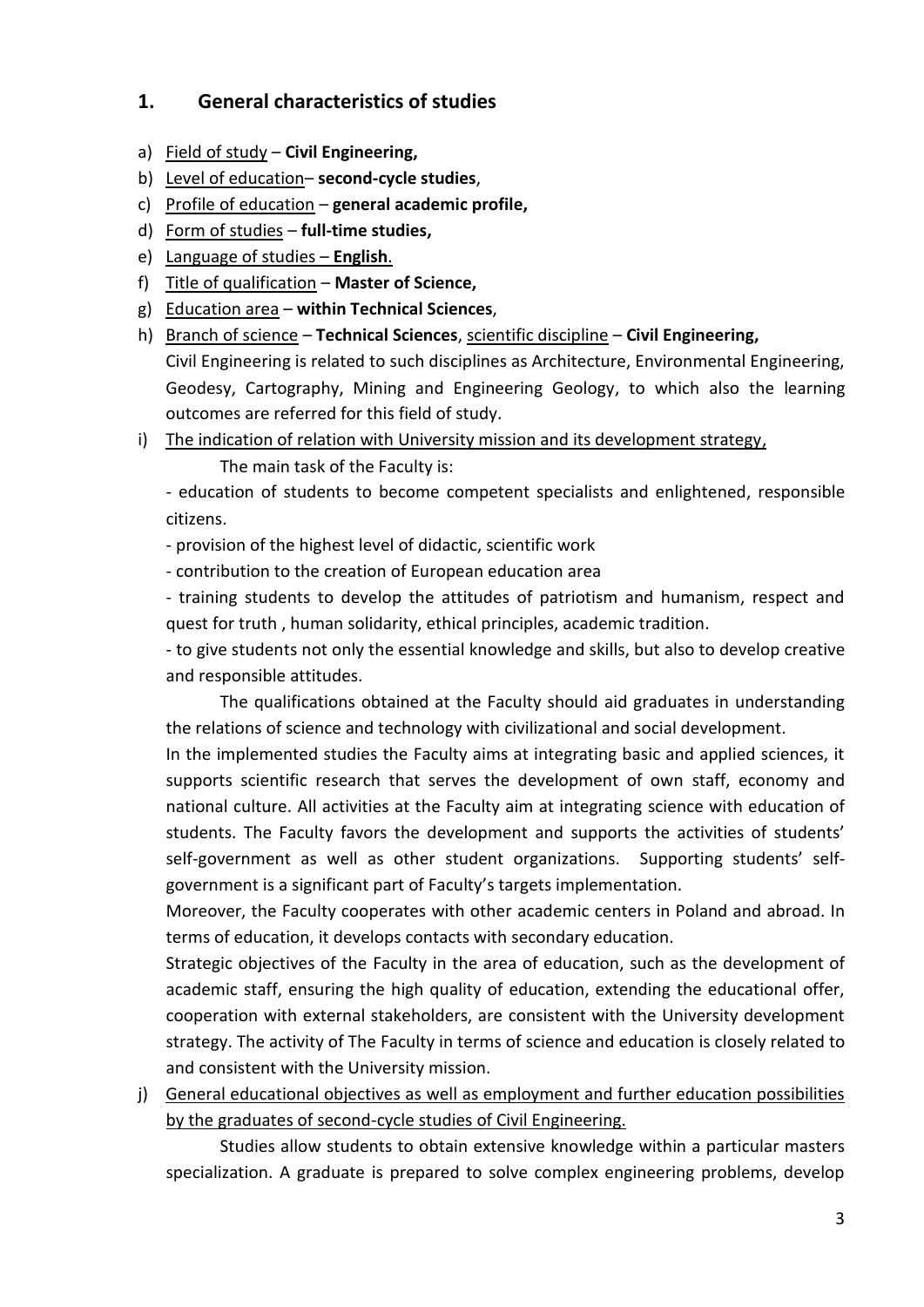and implement research projects, undertake activities at the international level, participate in the research of the disciplines directly and indirectly related to construction, can cooperate or take up employment in public or self-government administration institutions, related to civil engineering, where he will apply rules of the sustainable development. He/she is educated according to BIM principles and using 3D modelling.

#### **Civil Engineering Structures and Ecological Engineering**

The graduate acquires the knowledge that enables him/her to design and execute complex residential buildings, municipal and industrial facilities, as well as to prepare for the diagnostics and repairs of building facilities with regard to ecological topics.

A graduate may take up employment in design offices, construction companies, research centers, technical assistance organizations. They are prepared to improve continuously qualifications and complement knowledge as well as to undertake the third-cycle studies (doctoral studies). After undergoing the appropriate internship, they have the possibility to obtain full license to design and implement in civil engineering structures specialization which allows them to perform independent technical functions in construction industry.

#### **Ecological Engineering in Transport Infrastructure**

The graduates acquire the knowledge allowing them to design and implement roads, bridges and other civil engineering structures according to BIM principles and using 3D modelling. They are aware of how roads and traffic influence the environment, are familiar with ecologically friendly planning, design of transport infrastructure and know how to conduct environmental impact assessment. The graduates are ready to pursue a career in civil engineering design, environmental consultancy, road and bridge building industry as well as in roads administration and environmental authorities.

They are prepared to improve continuously qualifications and complement knowledge as well as to undertake the third-cycle studies (doctoral studies). After undergoing the appropriate internship, they have the possibility to obtain full license to design and implement in bridge and road construction which allows them to perform independent technical functions in construction industry.

#### k) Admission requirements,

Only the candidates who hold the Bachelor's title and graduated from the consistent field of study i.e. Civil Engineering may apply for admission to the **second-cycle of Civil Engineering.**

Specific admission requirements and enrolment conditions are described each time in the 'Resolution of the Senate of Lublin University of Technology on the admission conditions and procedures for particular fields of study provided at Lublin University of Technology' and recruitment schedule binding in a relevant academic year.

#### l) Admission Rules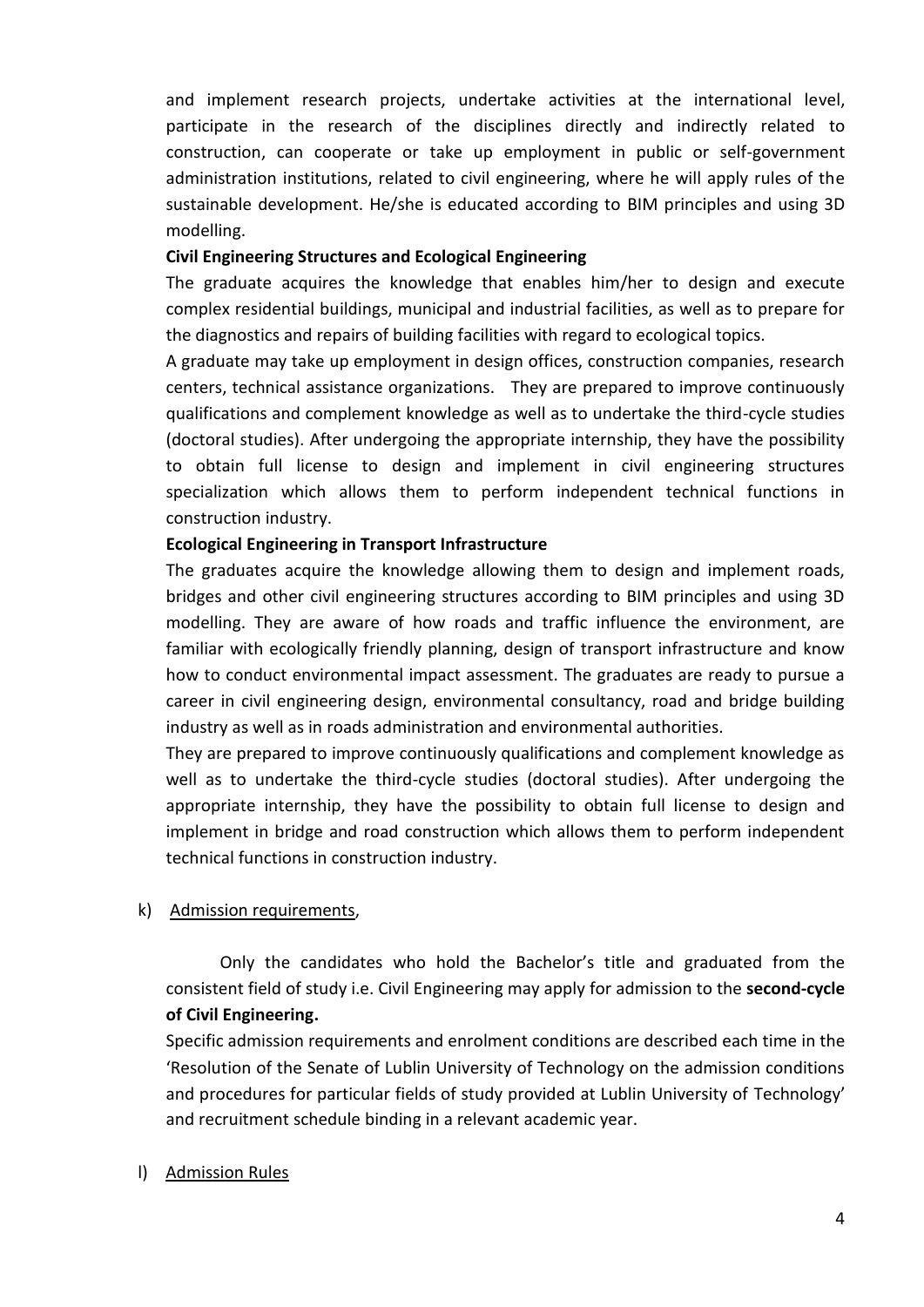Admission for the first year of second-cycle studies, for particular specializations of Civil Engineering, to the number of admissions specified in separate internal regulations of Lublin University of Technology, is conducted on the basis of formal verification of the required documents submitted by the students. In the case when the planned number of admissions is exceeded, the competitive admission is performed on the basis of grades on the diplomas of the first-cycle studies. If the outcome of the diploma competition is the same, the additional recruitment is conducted on the basis of the average demonstrated in a supplement to the diploma, which decides upon the admission to the field of study or the specialization. In reference to the candidates who obtained the same results, a final decision on further qualification procedure is taken by the Faculty Recruitment Committee. Recruitment is performed with the division into specializations from the first semester of studies.

Specific admission conditions are defined each time in the 'Resolution of the Senate of Lublin University of Technology on the admission conditions and procedures for particular fields of study provided at Lublin University of Technology' binding in a relevant academic year.

m) Differences in relation to other curriculums of similarly defined objectives and educational effects conducted at the University

There are no fields of study of similarly defined objectives and educational effects at Lublin University of Technology conducted in English. However, there is conducted 2<sup>nd</sup> cycle of studies in the Civil Engineering field, divided into four specializations: Structural Engineering, Technology and Construction Management, Roads and Bridges, Repairs and Maintenance of Historic Buildings. Civil Engineering Structures and Ecological Engineering is most similar to Structural Engineering, while Ecological Engineering in Transport Infrastructure is close to Roads and Bridges.

# <span id="page-4-0"></span>**2. Educational effects**

- a) Intended educational effects for the second-cycle studies in the field of Civil Engineering is consistent with the Resolution No. 51/2015/IX of the Senate of Lublin University of Technology dated 26 November 2015 on determining educational effects for the secondcycle studies, field of study: Civil Engineering, specializations: 1)  $n$ drogi, mosty i ekoinfrastruktura", 2) "konstrukcje budowlane i technologie ekologiczne" ("civil engineering structures and ecological engineering"), 3) "ekoinżynieria w budownictwie komunikacyjnym" ("ecological engineering in transport infrastructure"), conducted at the Faculty of Civil Engineering and Architecture – **Appendix 1**,
- b) Table covering educational effects for the second-cycle studies in the field of Civil Engineering is consistent with the Resolution No. 51/2015/IX of the Senate of Lublin University of Technology dated 26 November 2015 on determining educational effects for the second-cycle studies, field of study: Civil Engineering, specializations: 1) "drogi, mosty i ekoinfrastruktura", 2) "konstrukcje budowlane i technologie ekologiczne" ("civil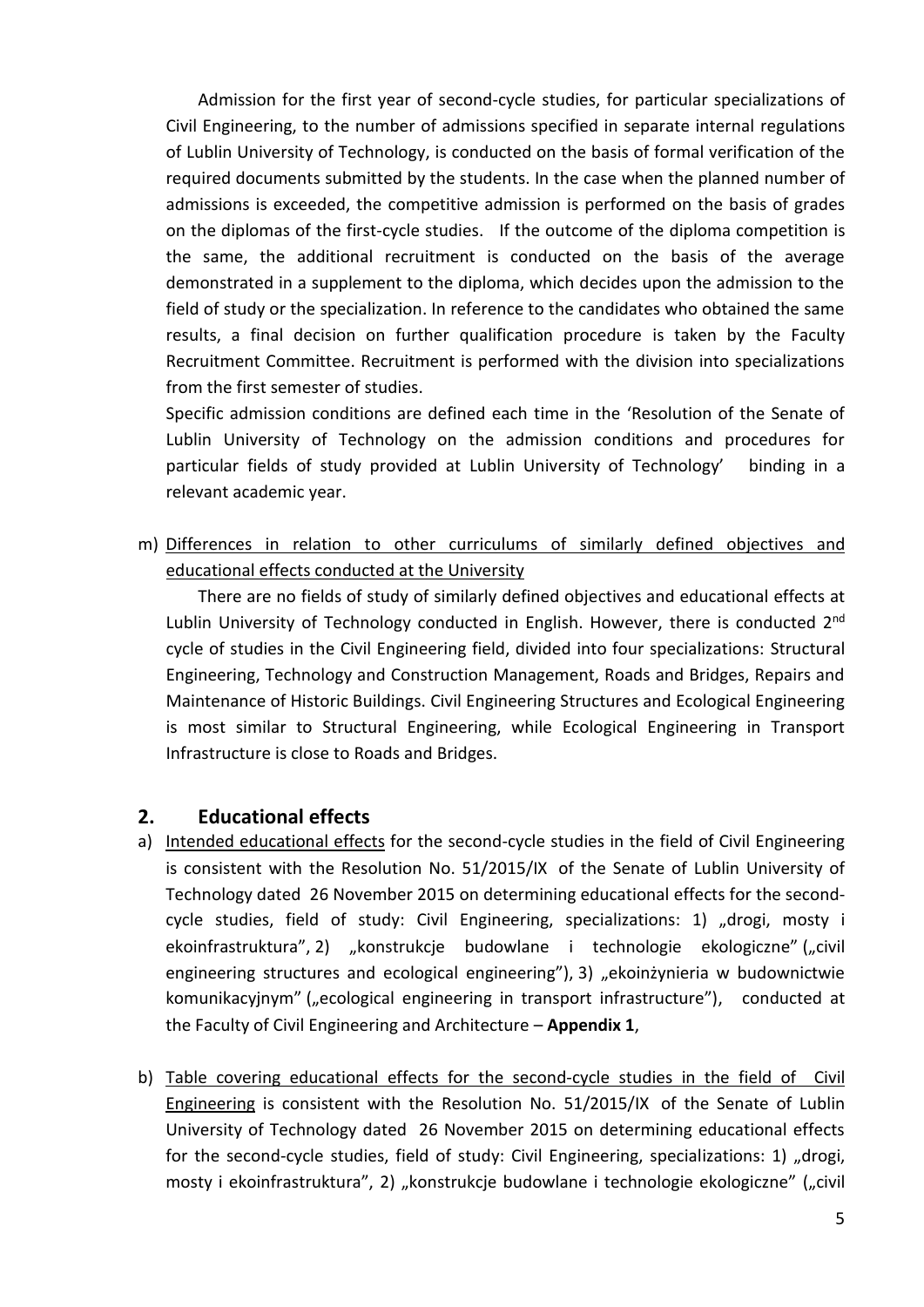engineering structures and ecological engineering"), 3) "ekoinżynieria w budownictwie komunikacyjnym" ("ecological engineering in transport infrastructure"), conducted at the Faculty of Civil Engineering and Architecture – **Appendix 2**,

c) Table covering educational effects for qualifications related to the degree of civil engineering masters – the tables covering educational effects for engineering qualifications are given by indication of the appropriate effects' symbols in **Appendix 3**.

# <span id="page-5-0"></span>**3. Curriculum**

- a) The number of credits ECTS to obtain Master of Science degree **90,**
- b) The number of semesters **3,**
- c) The descriptions of individual subjects of study (syllabi) **Appendix 4** There are given syllabi for each specialization, including the common subjects.
- d) The number of hours, rules and form of internship

There are no internship planned at the second cycle studies in specializations "civil engineering structures and ecological engineering" and "ecological engineering in transport infrastructure".

#### e) The matrix of educational effects – **Appendix 5**

The matrix of educational effects has been given for each specialization, separately, with regard to the common effects and subjects.

f) The description of the methods for verification of educational effects obtained by students – **Appendix 6**

The description of the methods for verification of educational effects obtained by students has been given in tables for each specialization, separately.

#### g) The schedule of studies – **Appendix 7** There are marked elective course in the schedule of studies.

h) The structure of studies

Studies in the Civil Engineering field of study are conducted in Polish with the division into four specializations:

- Roads and Bridges;
- Civil Engineering Structures;
- Technology and Construction Management;
- Repairs and Maintenance of Historic Buildings.

Studies in the Civil Engineering field of study are planned to be conducted in English with the division into two specializations:

- Civil Engineering Structures and Ecological Engineering;
- Ecological Engineering in Transport Infrastructure.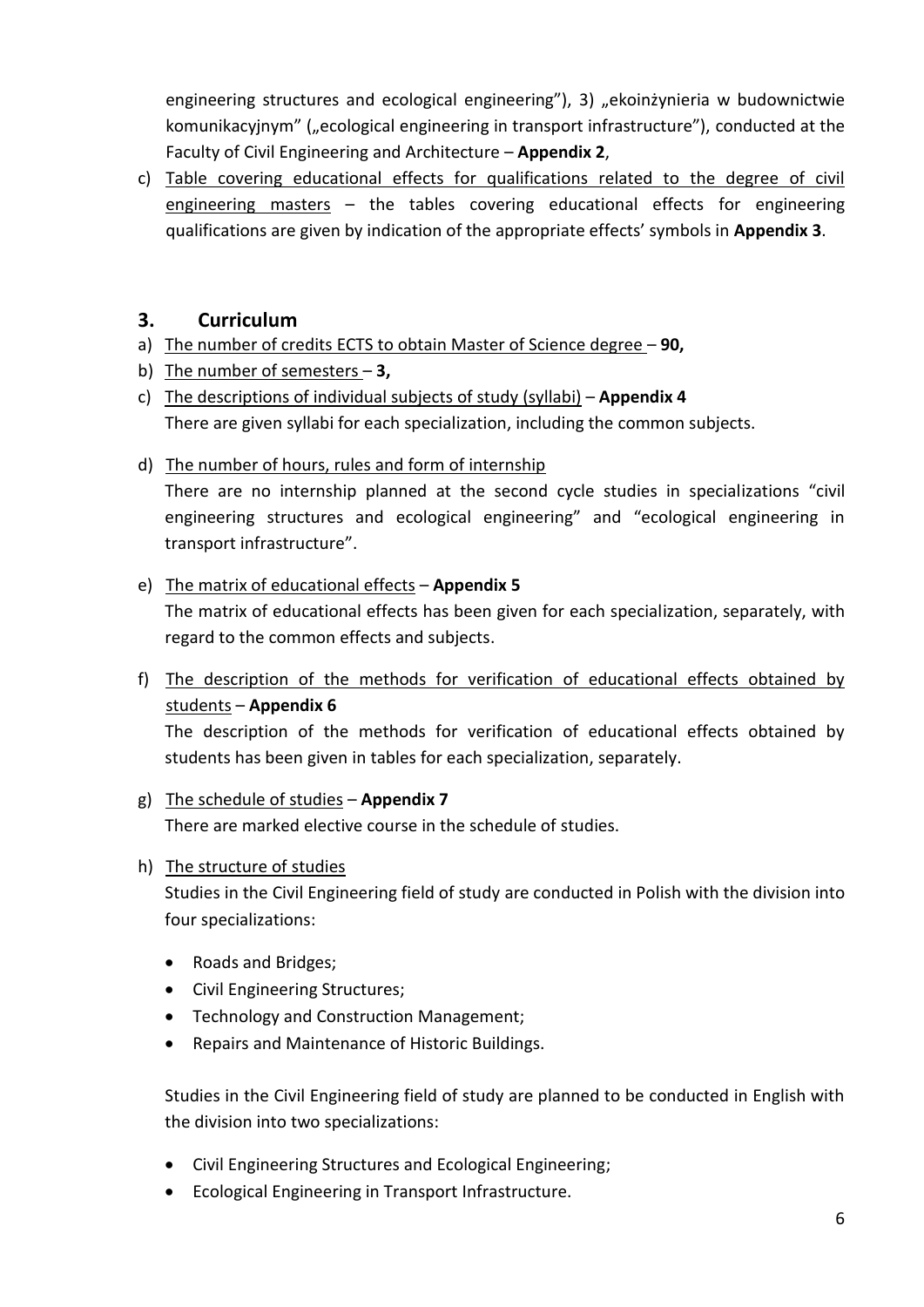#### Full-time studies



#### i) The rules for conducting the diploma procedure

The diploma thesis is made under the guidance of professor, associate professor, or doctor. The Dean, after giving the positive opinion by the entire Faculty, can authorize other specialists to supervise the diploma thesis. While establishing the thesis topic, scientific interests of the students, usability of the thesis, and the research plan of Institute/Faculty, and the fact whether it is possible to write it within time limit, are taken into account. The thesis topic should be established not later than a year before the planned completion of the studies. In justified cases, the thesis topic can be altered. The thesis written within the framework of Student Scientific Movement can be considered as a MSc thesis. The diploma thesis can be the part of a collective work. The works are evaluated by a supervisor or reviewer. The student at the second-cycle studies submits the diploma thesis in a compact, printed form and on an electronic medium. Before the diploma thesis is submitted, it is obligatorily subjected to the test with use of the copyright system in operation at the Lublin University of Technology. The student who does not submit a diploma thesis within the time limits is expelled from the University. Such a person can return to studies on conditions specified by the Dean.

The diploma examination consists of an oral and written exam. The student should demonstrate the knowledge from the field of study, and in particular, the competence in issues related to the selected specialization as well as the subject matter of a thesis.

The rules for conducting diploma procedure are thoroughly described in the 'Rules and Regulations of Studies at Lublin University of Technology' as well as 'Internal Regulations on Supervision of Diploma Thesis and Diploma Procedure at the Faculty of Civil Engineering and Architecture of Lublin University of Technology'.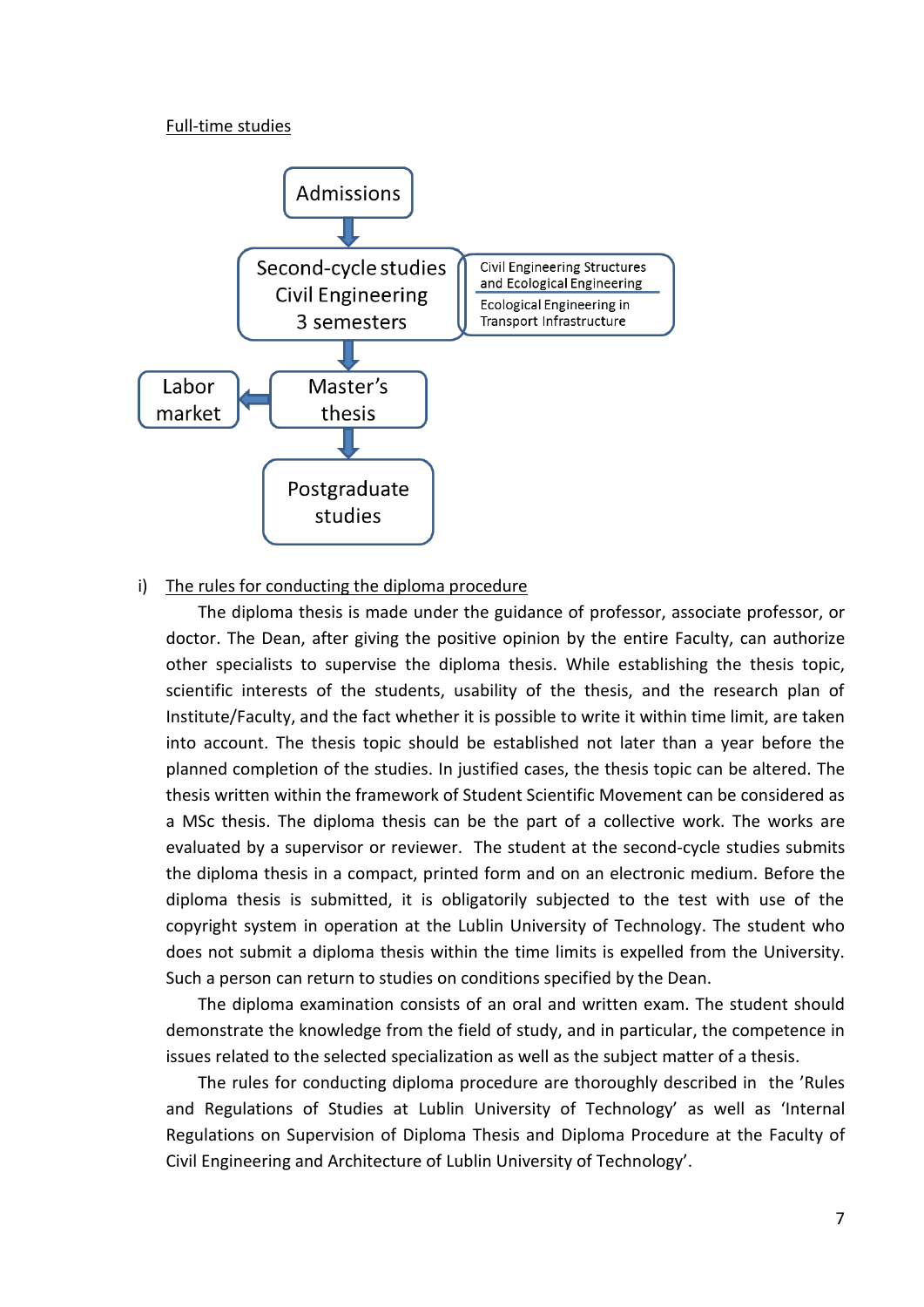# j) The Description of Faculty Credit System,

At the Faculty of Civil Engineering and Architecture, the credit based grading system of monitoring the learning progress is in force, corresponding to the standardized system ECTS (European Credit Transfer System). The rules of the credit system are common for all forms of studies and levels of education. The credit system meets ECTS standards. It is the system focused on students and based on their effort required to achieve objectives of the curriculum, determined in the form of educational effects as well as acquired competences. Credits ECTS reflect anticipated workload of an average student, required to master and complete a given course, in reference to the total workload essential to complete the whole semester/year of study. The workload covers both the student's effort during the classes organized at the University and his/her unassisted work. The number of credits for particular courses is stated in the list of courses and syllabuses. Credits for all types of classes constituting a course, and taking the examination if it occurs in the plan of studies, mean obtaining the credits allocated to a course. The number of credits ECTS provided for the full-time second-cycle studies in the field of Civil Engineering for the semester amounts to 30.

The condition for a semester/year credited, is obtaining credits of all the courses and internships provided in the plan of studies. The permissible deficit of credits is decided by the Faculty Council, and this information is provided on the Internet websites of the Faculty. A conditional enrolment is possible only when the permissible deficit of credits is not exceeded. The enrolment is conducted on an annual basis, for each subsequent academic year.

k) The names of teachers responsible for the subjects

The list of persons responsible for the individual subjects is prepared for each academic year and is available in the Deanery Office of the Faculty.

l) Summary indices of curriculum

| Total number of credits ECTS which must be obtained by a student<br>during the classes directly assisted by the academic staff.                                         | 46                             |
|-------------------------------------------------------------------------------------------------------------------------------------------------------------------------|--------------------------------|
| Total number of credits ECTS which must be obtained by a student<br>within the framework of fundamental courses / major courses                                         | 11/22                          |
| Total number of credits ECTS which must be obtained by a student<br>within the framework of practical classes / laboratories,<br>workshops, projects                    | CESEE 55 / 30;<br>EETI 57 / 32 |
| Minimum number of credits ECTS which must be obtained by a<br>student who implements education modules provided in another<br>field of study or university-wide classes |                                |
| Minimum number of credits ECTS which must be obtained by a<br>student at physical education classes                                                                     |                                |

<span id="page-7-0"></span>At full-time studies practical classes, depending on the specialization, account for **61.1% - 63.3%** of classes set out in the curriculum.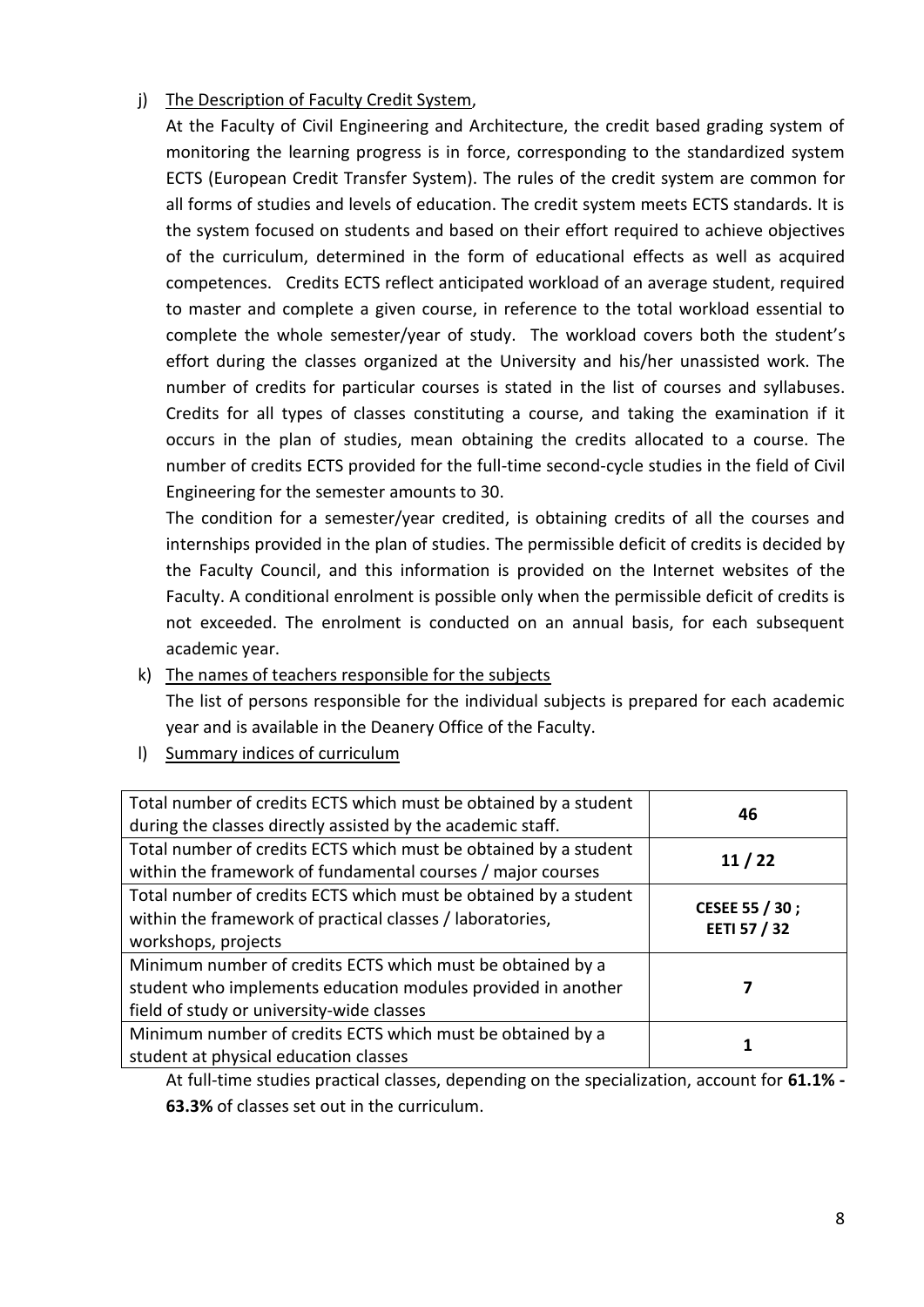# **4. Conditions for the curriculum implementation**

a) The list of academic teachers constituting minimum academic staff

The minimum, defined in the *Regulation on the conditions for performing studies in a particular field of study and level of education,* number of teachers is: **six** independent researchers and **six** holding the degree of doctor. Minimum staff is at the 2<sup>nd</sup> cycle of studies in the Civil Engineering field conducted in Polish in the academic year 2015/2016 is **8 independent researchers** and **19 doctors**. Minimum staff at the 2nd cycle of studies in the Civil Engineering field conducted in English is identical to the one at the 2 nd cycle of studies in the Civil Engineering field conducted in Polish. (**Appendix 8**)

- b) Determination of ratio between the number of academic teachers constituting the minimum staff and the number of students. In the academic year of 2015/2016 the following ratios of teacher to student numbers (Civil Engineering field) were calculated for specializations conducted in Polish:
- number of students in the field of Civil Engineering (second-cycle studies + admission 2015/2016) – **410**
- number of researchers consisting minimum staff (for the second-cycle studies) **27**
- ratio for the  $2^{nd}$  cycle of studies  $-1:15$
- number of students (the total number for the first-cycle and second-cycle studies + admission 2015/2016) in the field of Civil Engineering – **1321**
- number of researchers consisting minimum staff (for the first-cycle and second-cycle studies) - **35**
- $\bullet$  ratio **1 : 38**

The required ratio determined in the *Regulation on the conditions for performing studies in a particular field of study and education level* cannot be lower than **1 : 60.**

Such a big reserve guaranties that recruitment of the students at specializations conducted in English in no danger for keeping the ratio that is required in the Regulation.

# c) Description of research activities at the Faculty

In accordance with the 'List of Scientific Units and Scientific Categories ' from September 2013, The Faculty of Civil Engineering and Architecture of Lublin University of Technology was granted **category A.**

The research activity of the Faculty is conducted through all the faculty units and concerns the issues related to education process. The research results are used by academic teachers to scientific publications, papers for national and international conferences, and to conduct classes and diploma theses. Students participate actively or passively in conferences and seminars, they are the co-authors of scientific publications.

The list of certain issues related to education in the field of Civil Engineering subjected to the research at the Faculty:

- The impact of technological and operational factors on technical properties and durability of construction and building materials.
- The assessment of comfort of living in existing dwellings and newly built facilities in terms of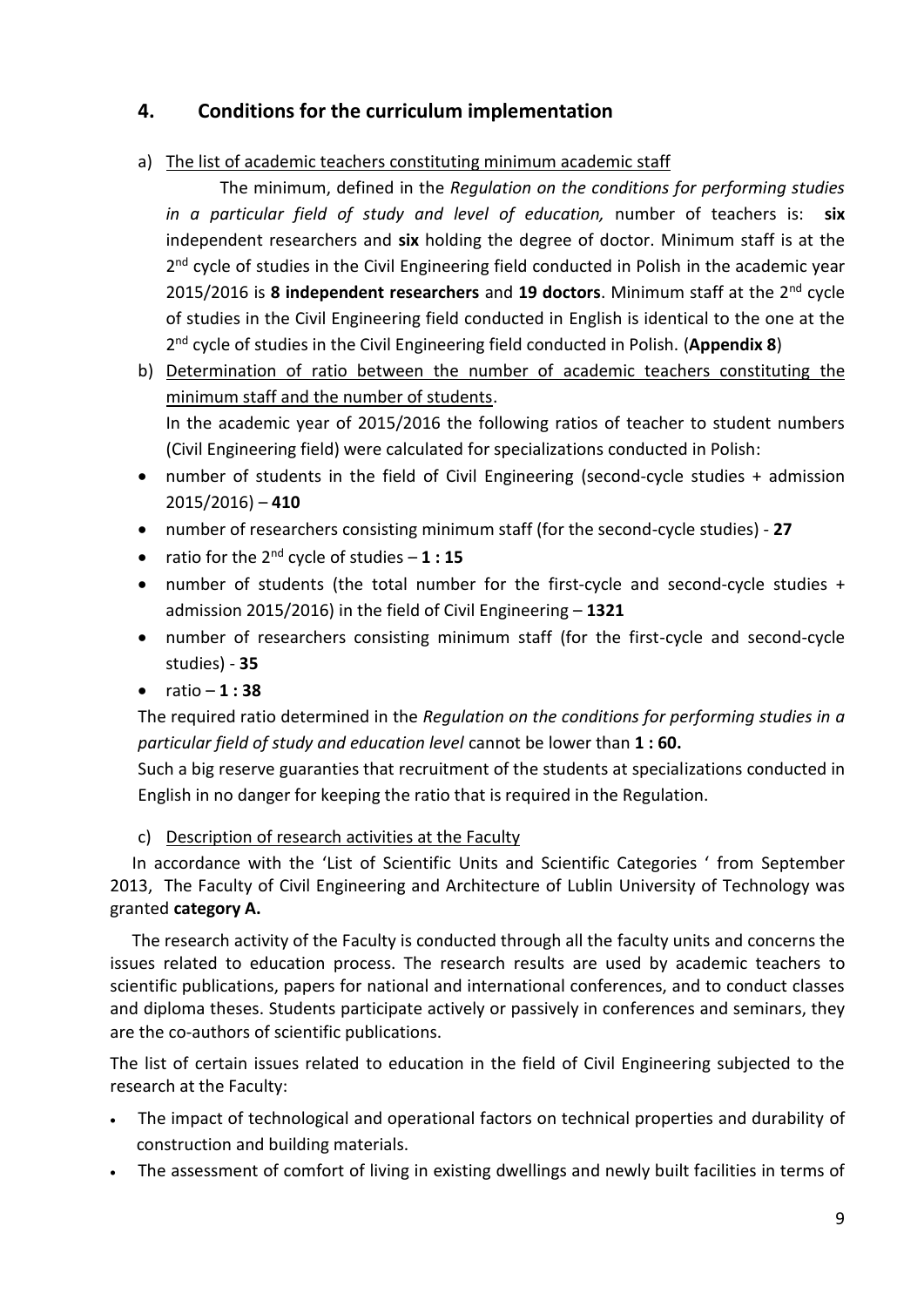material solutions, thermal, noise and vibration protection.

- The management of construction company and project.
- The design methodology of a construction process.
- Corrosion processes in construction materials.
- Assessment optimization of road structures conditions.
- Application of foamed asphalt to the recycling of asphalt road surface.
- Recycling of the bituminous surface.
- Improvement of material technology and road surfaces.
- Application of waste materials to road construction.
- Synthesis of zeolites as nanocomposites from fly ashes.
- Modification of surface properties of clay raw materials.
- Application of solar collectors to prepare warm water.
- Energy and economic effects of building thermomodernization.
- Research in terms of static work and defining reinforced concrete composite and homogeneous elements.
- Analysis of load-bearing capacity and stability of selected thin-walled steel structures.
- Modelling of composite materials and engineering structures behavior under the influence of mechanical and thermal loads.
- Analysis of invariance of material properties in relation to the selection of measures of deformation and reference configuration.
- Impact of the implementation of boundary conditions in the Discrete Vortex Method on aerodynamic response of a bridge.
- Numerical modelling of cutting process of brittle materials.
- Wind structure influence on structures loads and the verification of mathematical models of selected dynamic wind action phenomena on slender and tension-strut constructions.
- Analysis of the scaffolding stability with reference to wind loads issues as well as damage to scaffold components.
- Alteration and the possibility of modification of soil properties while building stability embankments and waterproofing barriers.
- Facilities similarity in property valuation procedures
- Research on surface preparation to apply functional layers.
- Strengthening of steel structures with composite materials.
- Limit states of a steel-concrete composite beam.
- Ruined castles the rules of conservation procedure.
- Architectural and urban revitalization and conservation
- Development of treatment algorithm for historic buildings adapted to modern utilitarian functions with reference to technical and maintenance conditions.
- Stone materials in historic and archaeological facilities.
- Investment management and design process in accordance with the principles of BIM.
- Various disciplines working together for a successful infrastructure project.
- Effective communication inside the design team, communication between the roads administration (investor), the environmental authority (authorizing agent), the designer and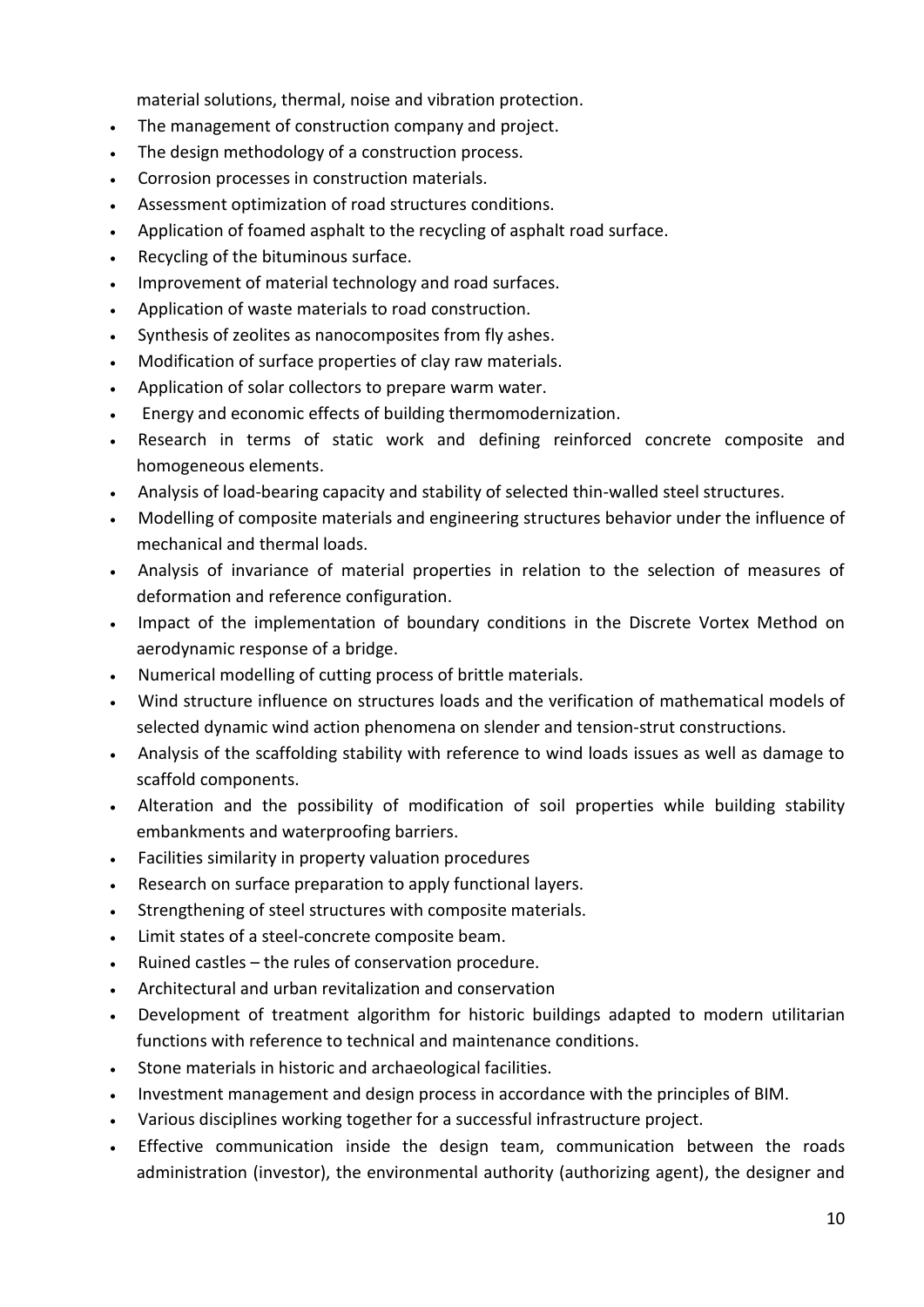the contractor.

- Importance of professional public dialogue in transport investment projects, benefits of involving the citizens, dos and don'ts of communication with the public.
- Development of basic communication, negotiations and conflict management skills.
- Meeting technical requirements with regard to multidimensional parametric model for civil engineering structures and facilities.
- Collaborative design of transport infrastructure using 3D modelling.
- Role of GIS in ecological engineering of transport infrastructure.
- Getting familiar with modern software tools for planning and design of civil engineering facilities, traffic engineering and GIS analyses.
- Ecological effects of road infrastructure and road traffic on people, animals, plants, landscape, soil, water, air and noise.
- EU legislation in the field of environmental protection regarding transport infrastructure.
- Environmental impact assessment of civil engineering projects in preparation, implementation, monitoring and evaluation of investments.
- Ecological survey, valuation of ecological assets including sensitive areas in planning of transport infrastructure.
- Understanding the role of ecological structures, development of algorithms for effective planning and design of wildlife preservation facilities.
- Valuation of social assets and socially sensitive areas, assessing the risk of conflict.
- Consideration of esthetical aspects of civil engineering facilities, impact on landscape and urban architecture.
- Road safety audit as a tool to save human lives and mitigate the environmental impact of roads.
- Designing water protection and drainage systems of roads.
- Ecological aspects of designing road stretches, intersections, roundabouts, bridges, interchanges, wildlife protection facilities and other.
- Environmentally friendly techniques of maintenance and rehabilitation of transport infrastructure.
- Noise measurements, noise modelling and acoustic analyses in transport infrastructure projects.
- Noise mapping and noise control plans, effective noise reduction through civil engineering and traffic management measures.
- Calculation, measurement and analyses of air pollution in connection with roads engineering projects.
- Measures to preserve animals and plants and prevent contamination of air, soil and water during civil engineering works.
- Methods to monitor and assess the effectiveness of wildlife protection measures and facilities.
- Need for ecological follow-up of transport infrastructure projects, algorithms to evaluate ecological performance of roads.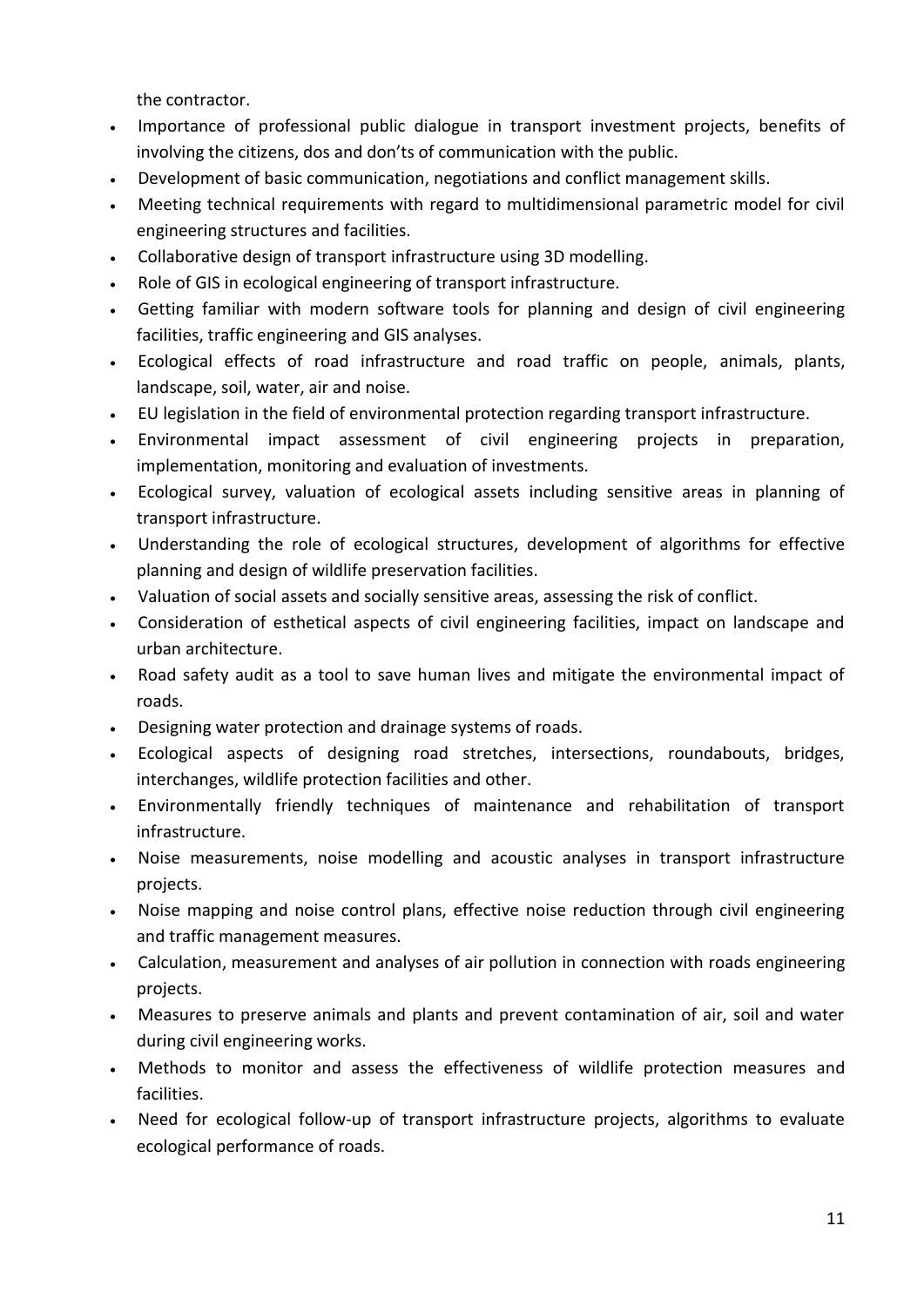# **5. Description of the internal quality assurance system**

<span id="page-11-0"></span>Internal system of quality assurance at the Faculty of Civil Engineering and Architecture of LUT is an element university-wide education quality assurance system, introduced from October 1, 2012.

The aim of the system of quality assurance at the Faculty is continuous monitoring and improvement of quality of education and adaptation of the curriculum to rapidly changing labor market and the needs of external stakeholders, both in terms of the offered knowledge and skills and social attitudes, and in particular:

- ensuring compliance of the curriculum with legal requirements,
- ensuring compliance of the intended educational effects with the needs of the labor market and employers,
- improving the curriculum in terms of intended educational effects in terms of verification methods to achieve them, the adequacy of the contents of education, methods of education and methods, criteria and procedures of assessment,
- improving the quality of diploma in the context of the intended educational effects for the curriculum,
- improving the competence of teachers,
- constant improvement of the conditions of teaching
- improvement of objective and reliable information system on the implemented curriculum. The main activities to ensure the quality of education are:
- systematic assessment of curricula and teaching methods,
- monitoring the applied criteria, regulations and procedures, including methods of evaluation of students' progress,
- continuous improvement of the educational process, in terms of contents and organization,
- proper human resources policy,
- adoption and application of the terms and conditions of admission and the number of students, the optimal from the point of view of the functioning of the curriculum,
- Identification of the Department's areas of activity, which need introduction of changes and determination of the direction.

At the Faculty the following actions are taken to ensure realization of the objectives:

- Assessment of the achieved degree of realization for intended educational effects assumed in the curriculum.
- Evaluation of the usefulness at work for intended educational effects assumed in the curriculum and obtained by the student
- Assessment of the professional level and the way of conducting for all forms of teaching.
- Evaluation of the teaching staff, in terms of scientific, educational and organizational activities.
- Assessment of policies and results of recruitment.
- Assessment of the organization of educational process.
- Assessment of educational facilities, laboratory equipment, information database.
- Assessment of the size and suitability of library resources and their availability (especially the positions recommended in the curriculum) for teachers and students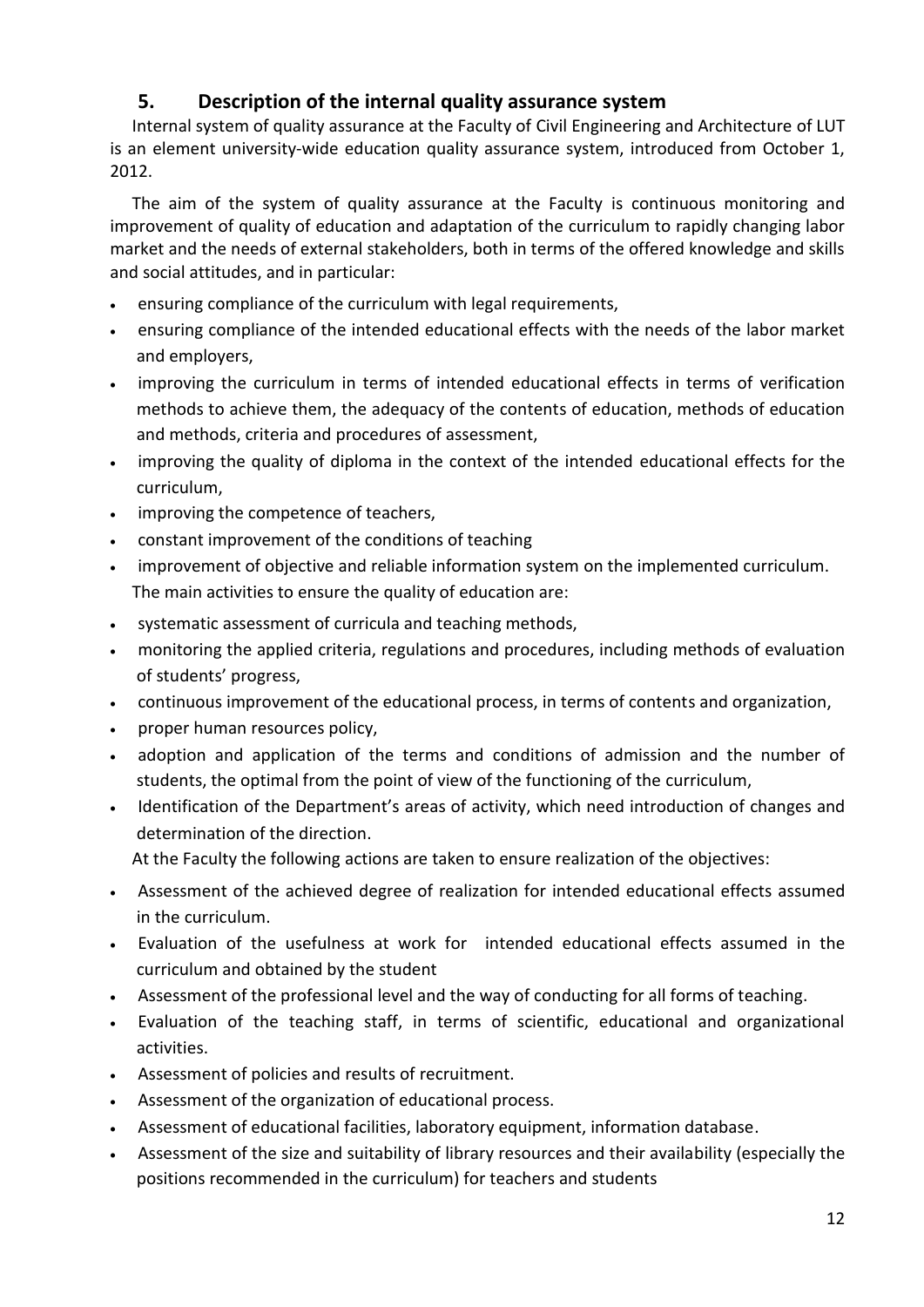Assessment of the availability of information related to the curricula and teaching process for students and candidates.

The primary tool used to analyze the quality of the education process is the evaluation system of employees and activities. This is accomplished by:

- evaluation of classes by students,
- evaluation of diploma theses,
- assessment of the education process by graduates,
- visitation of classes,
- external control activities.

The aim of all the undertaken activities is to identify those areas of the Faculty teaching activities in which the changes are necessary.

Supervision of the operation and improvement of the Internal Quality Assurance System (IQAS) at the Faculty is performed by the Dean.

Elements of the System structure at the Faculty is: Faculty Committee for Quality of Education and the Dean's Attorney for Quality of Education.

Internal system of quality assurance is based on the University system for quality of education, regulated by the following acts:

- Ordinance No. R-23/2015 of the Rector of the Lublin University of Technology from 31 March 2015 on the specific elements of the Internal Quality Assurance System,
- Announcement No. 2/2014 of the Rector of the Lublin University of Technology from 27 October 2014 On the uniform text of Resolution No. 46/2012 / VIII of the Senate of the Lublin University of Technology from 29 November 2012 on the System of Internal Quality Assurance in Lublin University of Technology,
- Announcement No. 3/2014 of the Rector of the Lublin University of Technology from 27 October 2014 on the uniform text of Ordinance No. R-44/2013 of the Rector of the Lublin University of Technology from 5 June 2013 On the principles of improving the Internal Quality Assurance System.

Detailed information on IQAS can be found on the website of the University and Faculty in the "Internal Quality Assurance System".

# <span id="page-12-0"></span>**6. Other documents**

# a) The method of taking into account international standards

Education in the Civil Engineering field is based on the principles of the Bologna system and point system ECTS. University teachers use their teaching experience gained during trips within the framework of the Erasmus program, international conferences and training centers abroad.

b) The method of taking into account the results of graduate career monitoring

The results of graduate career monitoring of The Faculty of Civil Engineering and Architecture, Lublin University of Technology, are the one of the elements of survey system. They form a tool used for evaluating the relevance of the assumed and obtained educational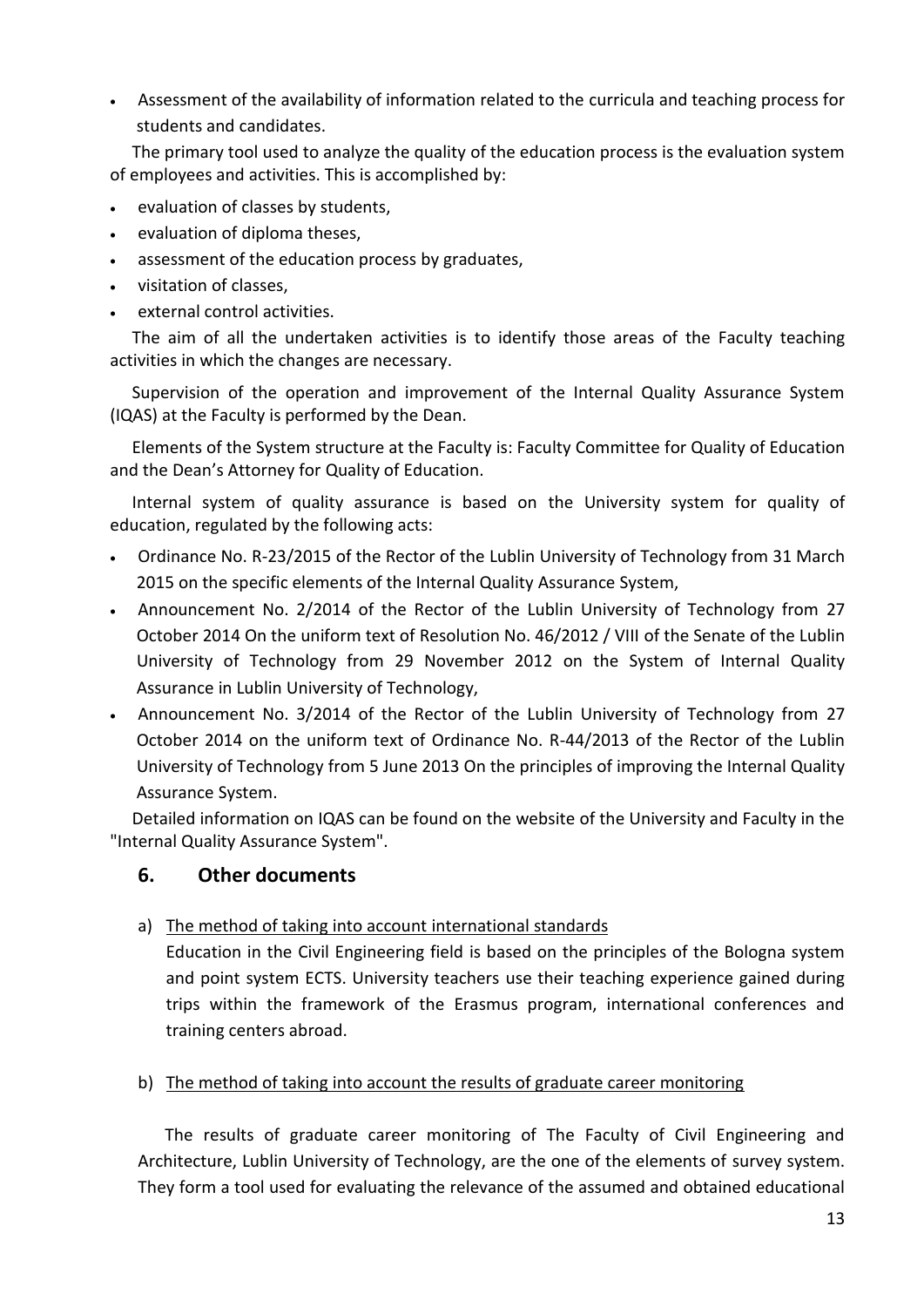results for the curriculum in reference to the entry into labor market, as well as the degree of acquired knowledge utilization, skills and competence in professional work. The unit responsible for monitoring the careers of graduates is the Career Office (university-wide unit).

c) The method of taking into account the analysis results of assumed educational effects compliance with the demands of labor market,

The results of analysis and the compliance assessment of the assumed educational effects with the demands of labor market are used for the improvement of curriculum in terms of educational objectives and the achievement of assumed educational effects by the students.

- d) Documenting that at least half of the curriculum is implemented in the form of classes requiring direct participation of academic teachers,
	- The number of credits ECTS **90**
	- The number of hours per credit ECTS **25**
	- The number of implemented hours in the course of studies **90x25=2250**
	- The number of implemented hours in the form of classes requiring direct participation of academic teachers – **1140 which is 50,7%**
- e) Documenting that the curriculum enables the student to select education modules not less than 30% ECTS,
	- The number of credits ECTS **90**
	- The number of credits ECTS for elective courses, including a diploma thesis:
		- o Specialization of Civil Engineering Structures and Ecological Engineering **35 ECTS which is 38,9%**
		- o Specialization of Ecological Engineering in Transport Infrastructure **30 which is 33,3%**
- f) Documenting that the curriculum in general academic profile contains modules of subjects related to ongoing research in the field of technical sciences for more than 50% of the ECTS
	- The number of credits ECTS 90
	- The number of credits ECTS for the subjects related to the scientific research:
	- o Civil Engineering Structures and Ecological Engineering (Recycling of Building Materials – 3, Theory of Elasticity and Plasticity - 4, Computer Methods – 3, Complex Concrete Structures – 4, Complex Metal Structures – 4, Construction project management with regard to the environmental aspects - 3, Chemistry of Construction Materials - 3, Fire Protection in Construction - 2, Scaffolds – 2, Wooden Engineering Constructions – 2, Prestressed structures – 2, Industrial steel structures – 2, Failures and Building Diagnostics - 2, Industrial Reinforced Concrete Structures - 2, Surface